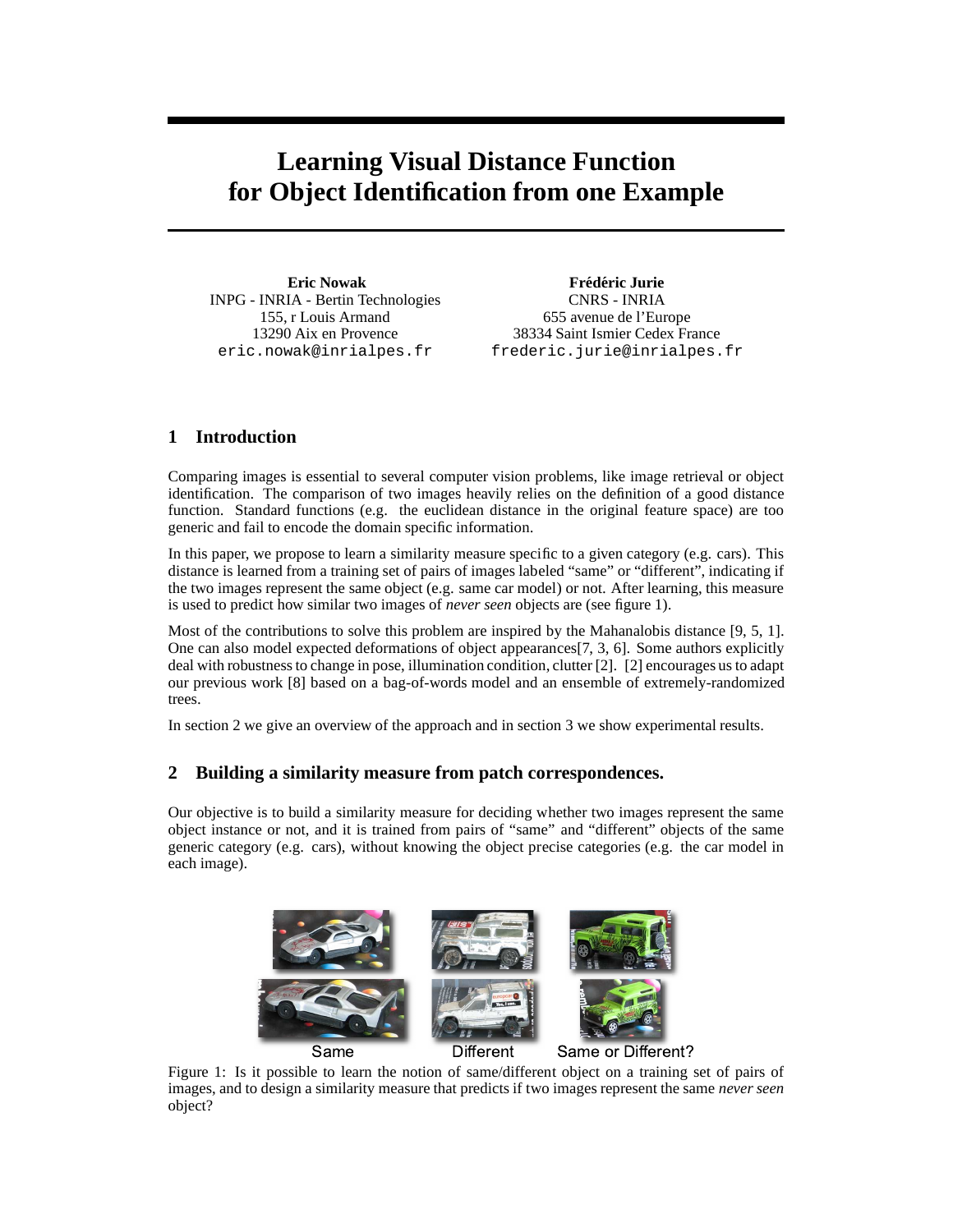

Figure 2: Similarity computation. Left: Corresponding patch pairs from both images. Middle: Assign each patch pair to a cluster (a leaf) with the set of trees. Right: Produce the list of reached pairs  $f(p_1, p_2) = (0, 0, 0, 1, \ldots, 1, 0).$ 

The computation of the measure is a three step process. (a) Several pairs of corresponding local regions (patches) are sampled from a pair of images. (b) Each pair is assigned to a cluster by an ensemble of extremely randomized decision trees. Although the trees are trained to separate "same" and "different" patch pairs, we discard their decision ("same", "different") and instead we consider which leaves are reached by the patch pairs. (c) The clusters are combined to make a global decision about the pair of images. Those steps are detailed below.

**Sampling patch pairs.** Each patch pairs is produced as follow. A patch  $p_1$  of a random size is cropped at a random position  $(x, y)$  in the first image  $I_1$ . The best normalized cross correlation match  $p_2$  is looked for in the second image  $I_2$ , in the neighborhood of  $(x, y)$  (for example a region twice bigger than the patch).  $p_1$  and  $p_2$  are then resized to a standard size  $w_{std}$  so that all patches are comparable and scale independent.

**Learning an ensemble of extremely randomized trees.** All trees are learned independently, according to the following procedure. We sample a large number of patch pairs from positive image pairs (same object) and negative image pairs (different objects). We then create a tree with a unique node, the root node, that contains all these pairs. We recursively affect a split condition to a node and then split it into sub-nodes until the nodes contain only positive or negative patch pairs. The split conditions are created randomly, and they consist in very simple tests on pixel intensity such as: "Are the gray level values at position  $(8,6)$  in the two patches larger than  $0.8$ ?".

**Assigning patch pairs to clusters.** Patch pairs are assigned to a cluster via the learned ensemble of trees, the leaves being the clusters. Each patch pair is input in the root node of all trees. For each tree, the patch pair goes from the root node to a leaf (see figure 2, middle), at each node the left or right child node is selected according to the evaluation of the split condition of that node. When a patch pair reaches a leaf, the corresponding leaf label (i.e. the id of the leaf in the forest) is set to 1. If a leaf is never reached, it is set to 0. Thus, an image pair is transformed into a binary feature vector (of size the total number of leaves), each dimension indicating if a patch pair sampled from the image pair has reached the corresponding leaf (see figure 2, right).

**Computation of the similarity measure.** The similarity measure is a simple linear combination of the elements of the binary feature vector. The weights are optimized such as the higher the similarity measure, the more confidence in the similarity of the two images. In practice, the weight vector is the hyperplane normal of a binary linear SVM trained on the binary feature vectors of positive and negative image pairs.